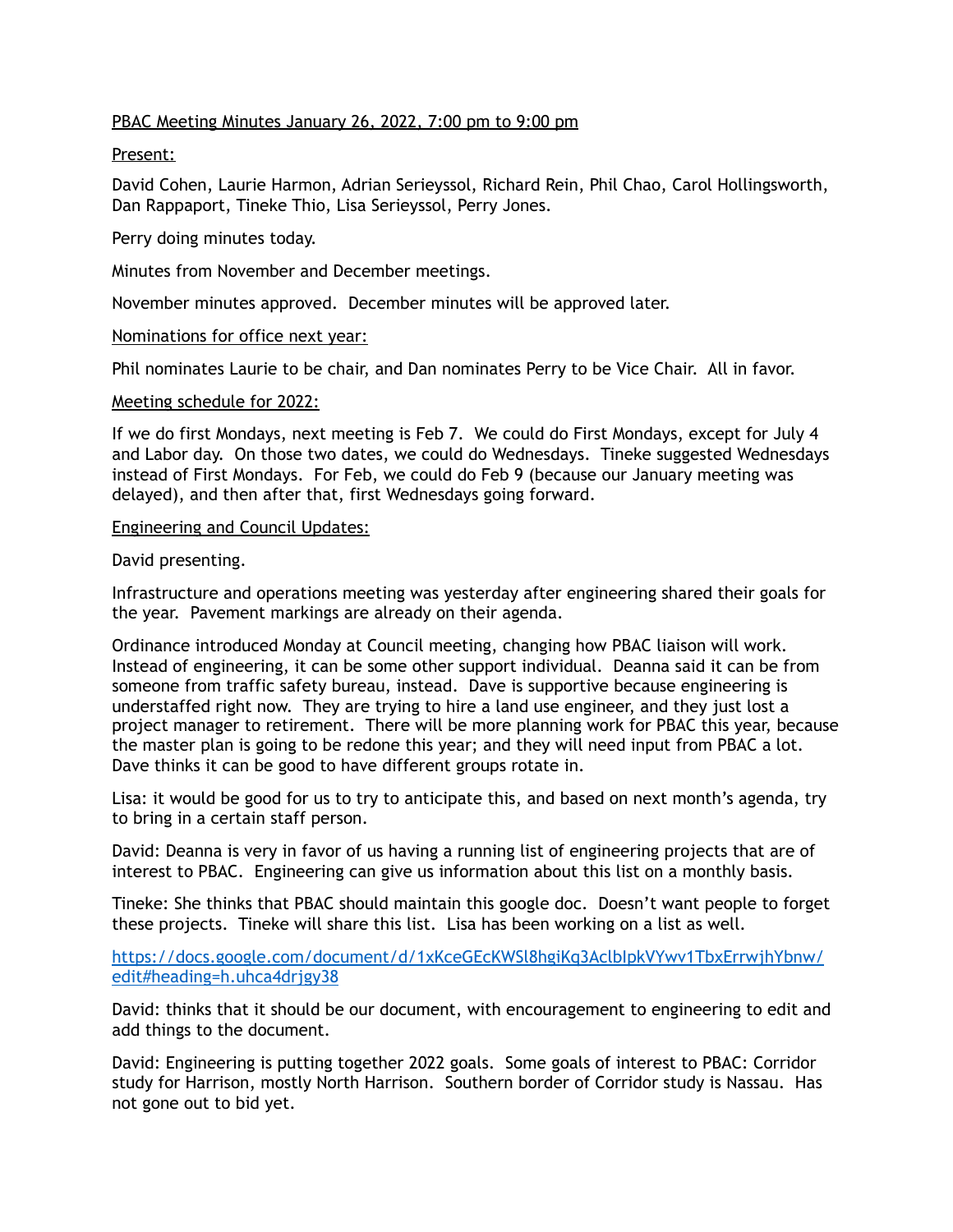In a call late this afternoon about Federal Infrastructure Bill; there was a definite awareness that there is a safe streets for all aspect of that infrastructure, specifically vision Zero. David and Deanna were saying that implementation of Hamilton and Wiggins corridor may be a good candidate for this type of funding, because it's expensive due to round about where Chambers hits Paul Robeson and signal at Walnut that are part of plans (which are expensive). Federal funding always moves slowly.

All other Bike Boulevard markings is a goal as well. Dave wants markings to be further into the center of the street; he has communicated that with Engineering.

Lisa: has there been any consideration of cross street markings in Bike Boulevards? David said no, but he'll bring it up with Deanna.

Laurie: LHT has a lot of signs that may be a good thing to copy for our bike boulevards, like where driveways cross the LHT.

David: has had communications with administrator Bernie Hvozdovic about communications and helping education efforts, especially around bike boulevards. David is working with Civic eye; they may be a good consultant to help with that. Thinking about having a full-time position for "PIO," principle information officer, that could help with communication and education efforts.

Tineke: What happened to recruiting Jason Rohde for Vision Zero subcommittee? David; he asked him, and he said that he is interested, but didn't want to chair the subcommittee. He was busy at the time. Tineke said that he may be more interested in doing it now.

Lisa: Heard that in comments about disbanding of S.P.R.A.B., (Site Plan Review Advisory Board) there was a reference to starting examining master plan again. Witherspoon phase 2 may get rolled into master plan reexamination.

David: we aren't doing just a reexamination, we are doing an overhaul of the master plan. Reexamination happens much more often than an overhaul.

David: Saying we are overloading master plan with too many things; for instance, Permit Parking. People who are against something can put something in the master plan as a way to stall things.

Tineke: Going back to PBAC liaison change; feels that it is very important to have a permanent engineering liaison, because we have so much interaction with engineering. Tineke wants us to have a permanent person after the staffing shortage is over.

Lisa: Thinking that maybe we can have a counterproposal to the liaison ordinance, so that when engineering returns to full complement, liaison would return to engineering on an "every meeting" basis.

David and Laurie: We can request that. Feels that a lot of our questions are for engineering, but lots of them are straight forward, so we may be able to use that running document. Laurie says that once per quarter would be a good thing to request.

David: Deanna is happy to come to our meetings when we need them, but they want some consideration as to how over worked they are right now. They want to have some flexibility into the ordinance, so that engineering doesn't always have to have someone at the PBAC meeting.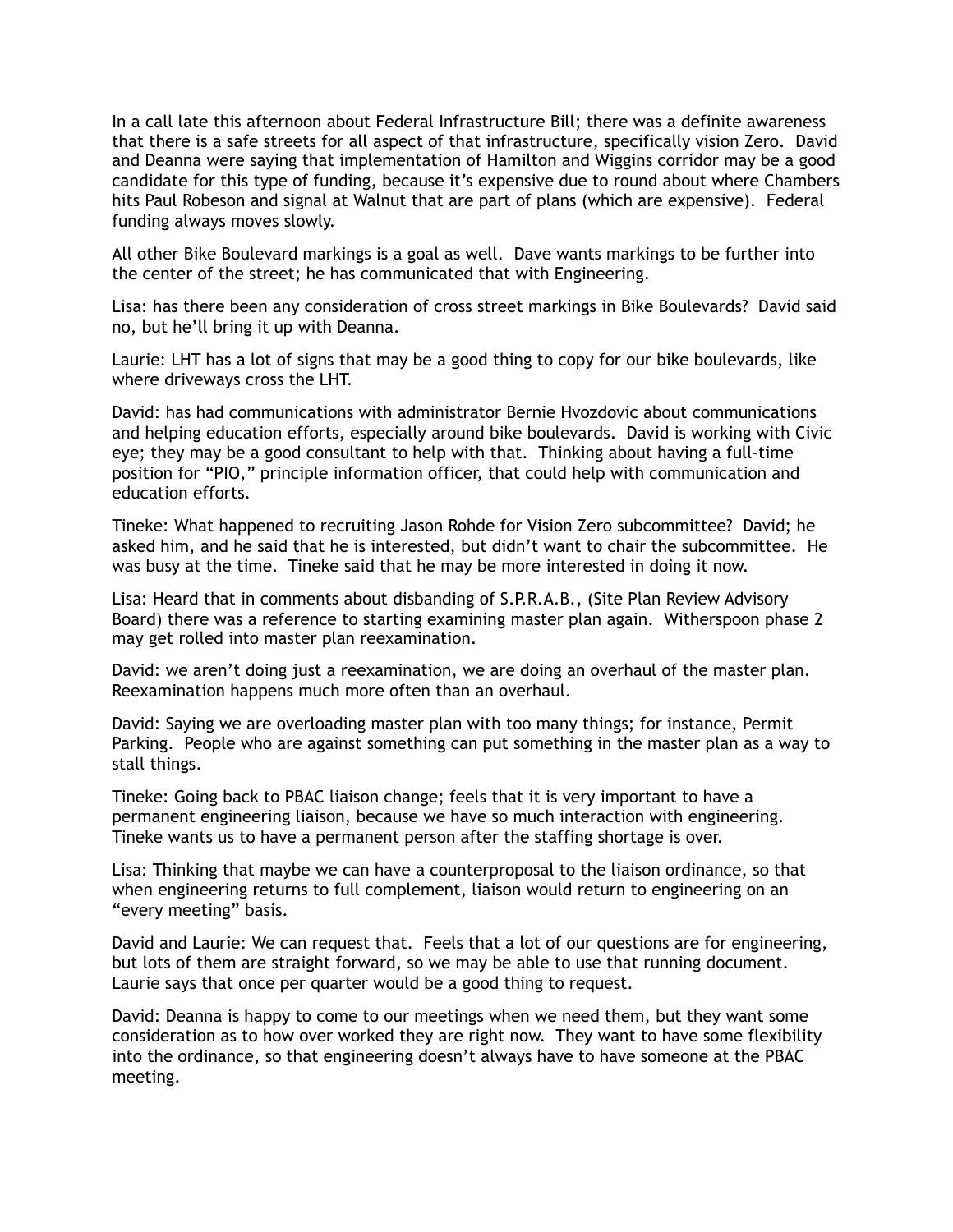Tineke: Wants to keep the current PBAC/ Engineering ordinance as is, with engineering being here being required. However, there should be a temporary exemption for this year, since they are understaffed; doesn't want to change the whole ordinance.

David: thinks it would be better to just go with what engineering is asking for now.

Tineke wants it to be made clear to engineering that we are going with it, but we would like to revisit this in a year, when they are not short staffed.

Perry: Let's make it clear to engineering too that they don't have to stay for the whole meeting.

Laurie: Anything else from subcommittees?

Lisa: Wants to talk about map of crashes; Laurie says that will be later in the agenda.

David: Trying to get answers on availability of funding for Vision Zero steering committee.

Lisa: this is 2021 map showing crash data. Is a google map.

https://www.google.com/maps/d/u/0/edit?mid=15twbiKx9zuEx-nd08QIfJNpN\_R-[MhgOf&userstoinvite=lbharmon123%40gmail.com&actionButton=1&ll=40.35226380384374%2C-](https://www.google.com/maps/d/u/0/edit?mid=15twbiKx9zuEx-nd08QIfJNpN_R-MhgOf&userstoinvite=lbharmon123%2540gmail.com&actionButton=1&ll=40.35226380384374%252C-74.67764864218044&z=14)74.67764864218044&z=14

Red is pedestrian crashes. Purple is bike crashes. Some spots have multiple crashes at one spot.

Most of pedestrian crashes are in cross walks. Most of those were when there were pedestrians crossing with a signal.

Police say that there are 16 crashes, but often there are more than 16 individuals; there can be multiple individuals in each crash.

Technically speaking, a scooter is considered a pedestrian. Skateboard too.

David: Said that engineering would like us to figure out some policies for micro-mobility. Also, Engineering is harmonizing rules of where bikes can ride on side-walks.

Tineke: How many of these crashes led to injuries?

Lisa: most had some injuries; some people refused treatment, some went to hospitals.

Lisa: Thought that crash data would help us as we work on our goals.

Adrian: how many of drivers who hit people were local and out of towners? Lisa: Drivers who hit people were a mix of locals and out of towners.

### Goals:

Tineke: Looked over list. There are a lot of worthwhile projects. A lot of it is very nitty gritty. Since engineering is really over stretched, there is too much in the document for us to deal with. Tineke feels that we should really prioritize. Feels that we should look at the big picture, and see what we can really do. We are not engineers; we are an advisory body. We advise the mayor and council. It is up to them to act; it's not up to us.

David: is going to show what Deanna's list is, to see what is already being addressed. There has been some push in council that advisory committees should be doing more advice, and not